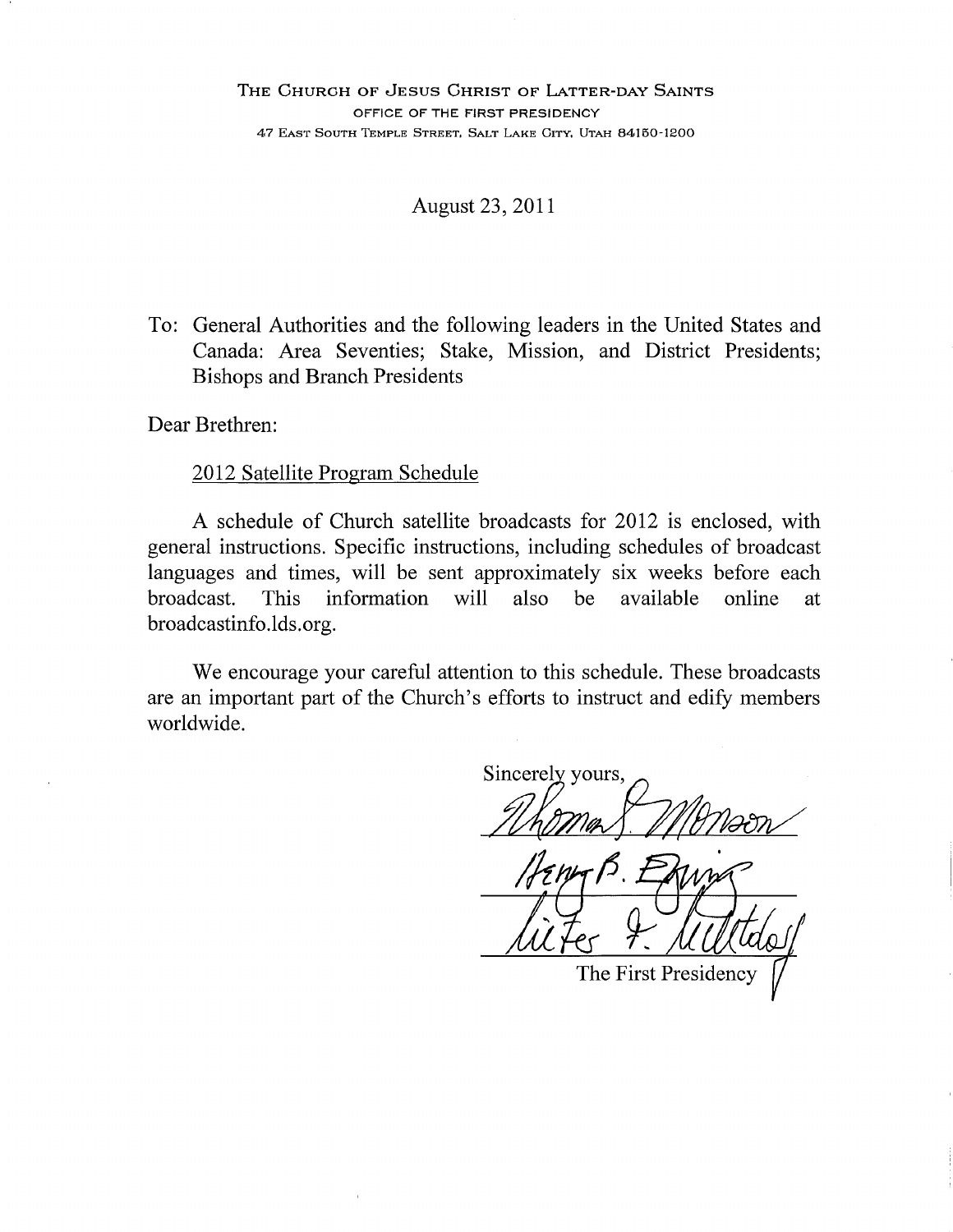This letter is being translated and will be distributed to units identified as French and Spanish. Distribution in these languages will be complete within two weeks. If leaders need this letter in languages not listed above, they may contact the Area Presidency or the member of the Presidency of the Seventy who supervises the area. Area leaders can forward requests to Church headquarters (1-800-453-3860, ext. 2-2933). 11793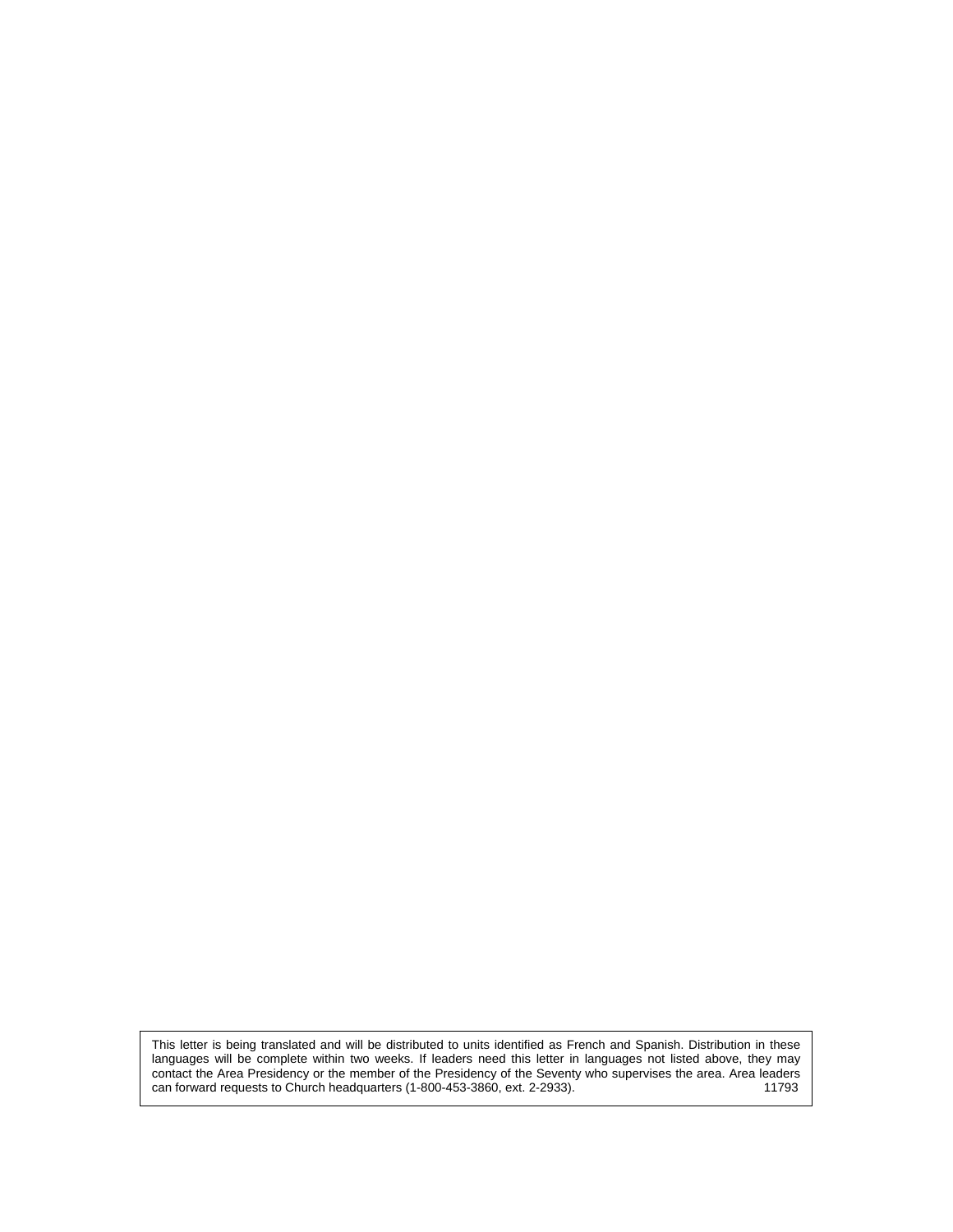## **2012 Satellite Program Schedule United States and Canada**

**Stakes and wards should not schedule events that conflict with the broadcasts listed in the first column.** Stake

presidencies and bishoprics are encouraged to attend the devotionals and worldwide leadership training broadcasts listed in the first column.

Unless otherwise specified, all programs on this schedule may be viewed when broadcast or may be recorded for later viewing.

| <b>Month</b> | <b>Conferences, Worldwide Leadership Training,</b><br>and First Presidency Christmas Devotional | <b>CES Devotionals and Other Meetings</b>                                                                                              |
|--------------|-------------------------------------------------------------------------------------------------|----------------------------------------------------------------------------------------------------------------------------------------|
| January      |                                                                                                 | January 8 (Sunday)<br>CES Devotional for Young Adults                                                                                  |
| February     | February 11 (Saturday)<br>Worldwide Leadership Training                                         | February 12 (Sunday)<br>Commemorating 100 Years of Seminary                                                                            |
| March        | March 24 (Saturday)<br>General Young Women Meeting                                              | March 4 (Sunday)<br>CES Devotional for Young Adults                                                                                    |
| April        | March 31-April 1 (Saturday-Sunday)<br><b>General Conference</b>                                 |                                                                                                                                        |
| May          |                                                                                                 | May 6 (Sunday)<br>CES Devotional for Young Adults                                                                                      |
| June         |                                                                                                 |                                                                                                                                        |
| July         |                                                                                                 | July 21, 22 (Saturday, Sunday)<br>Pioneer Day Commemoration Concert                                                                    |
| August       |                                                                                                 | August 7 (Tuesday)<br>Annual Seminaries and Institutes of Religion Broadcast<br>(Seminaries and Institutes of Religion personnel only) |
| September    | September 29 (Saturday)<br><b>General Relief Society Meeting</b>                                | September 9 (Sunday)<br>CES Devotional for Young Adults                                                                                |
| October      | October 6-7 (Saturday-Sunday)<br><b>General Conference</b>                                      |                                                                                                                                        |
| November     |                                                                                                 | November 4 (Sunday)<br>CES Devotional for Young Adults                                                                                 |
| December     | December 2 (Sunday)<br>First Presidency Christmas Devotional                                    |                                                                                                                                        |

**Notes**

- 1. Most broadcasts may be recorded for future use. Any restrictions will be included in the instructions for each program.
- 2. Priesthood leaders will be notified of changes, including additions to the schedule.
- 3. Priesthood leaders will be notified of limited-audience broadcasts that require the use of local facilities.
- 4. Please direct any questions to:

Broadcast and Event Services 50 E. North Temple St. Salt Lake City, UT 84150-0022 1-800-453-3860, extension 2-3228 (toll free) 801-240-3228 (Salt Lake City area)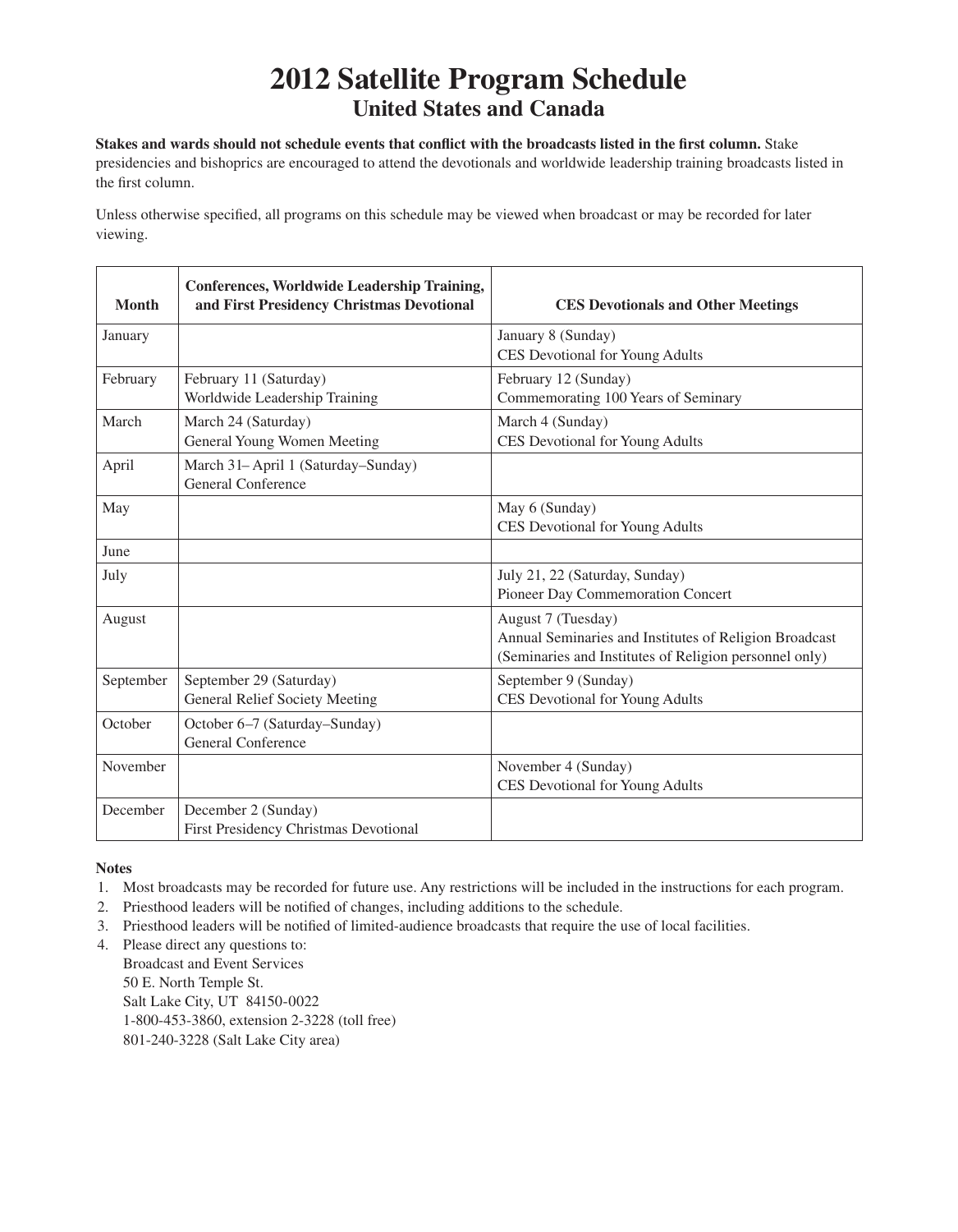### *Please keep these instructions near the satellite receiver.*

# **General Satellite Program Instructions for the Stake Technology Specialist**

## **United States and Canada**

#### **Please write the following information in the space provided, and have it ready when you call the help desk for technical assistance:**

Building property number (available from the facilities manager):

| Satellite receiver numbers (read them from the front panel of each satellite receiver) |  |
|----------------------------------------------------------------------------------------|--|
|----------------------------------------------------------------------------------------|--|

| Receiver serial number | Language(s) |
|------------------------|-------------|
| Receiver serial number | Language(s) |

#### **Before Each Satellite Program**

The Church satellite system is continuously available for testing. Please check the satellite equipment installed at your meetinghouse at least one week before each scheduled broadcast to allow time for any repairs that might be necessary.

An audio and video system test is available for approximately one hour before each broadcast. The audio portion of the test consists of verbal identification, in English, of the specific language channel.

Check the following:

- 1. Turn on the monitor. Verify that you are receiving a prefeed program. Set the chapel sound system to a comfortable listening level, and check for needed adjustments to the video projector.
- 2. Set up television sets at building locations as needed. Verify that video and audio are working. Closed-captioning for the hearing impaired is usually viewed on a television set.
- 3. Verify that the correct languages are being received.
- 4. Adjust lighting in viewing areas to allow for good picture quality and note taking.

#### **Technical Information**

If you have questions regarding the satellite equipment installed at your meetinghouse or if you experience technical difficulties during the audio and video system test or the broadcast, please call the help desk for assistance:

- • Toll free: Dial **1‑800‑453‑3860**, extension **2‑3454**, and then press **2**
- Salt Lake City area: Dial 801-240-3454, and then press 2

Personnel will be at the help desk for one hour before and during a scheduled broadcast. Support is also available during normal business hours in Salt Lake City.

When calling for technical assistance, place the call from a telephone located at the satellite receiver, and have a television monitor connected to the satellite receiver.

See mhtech.lds.org for troubleshooting hints (English only).